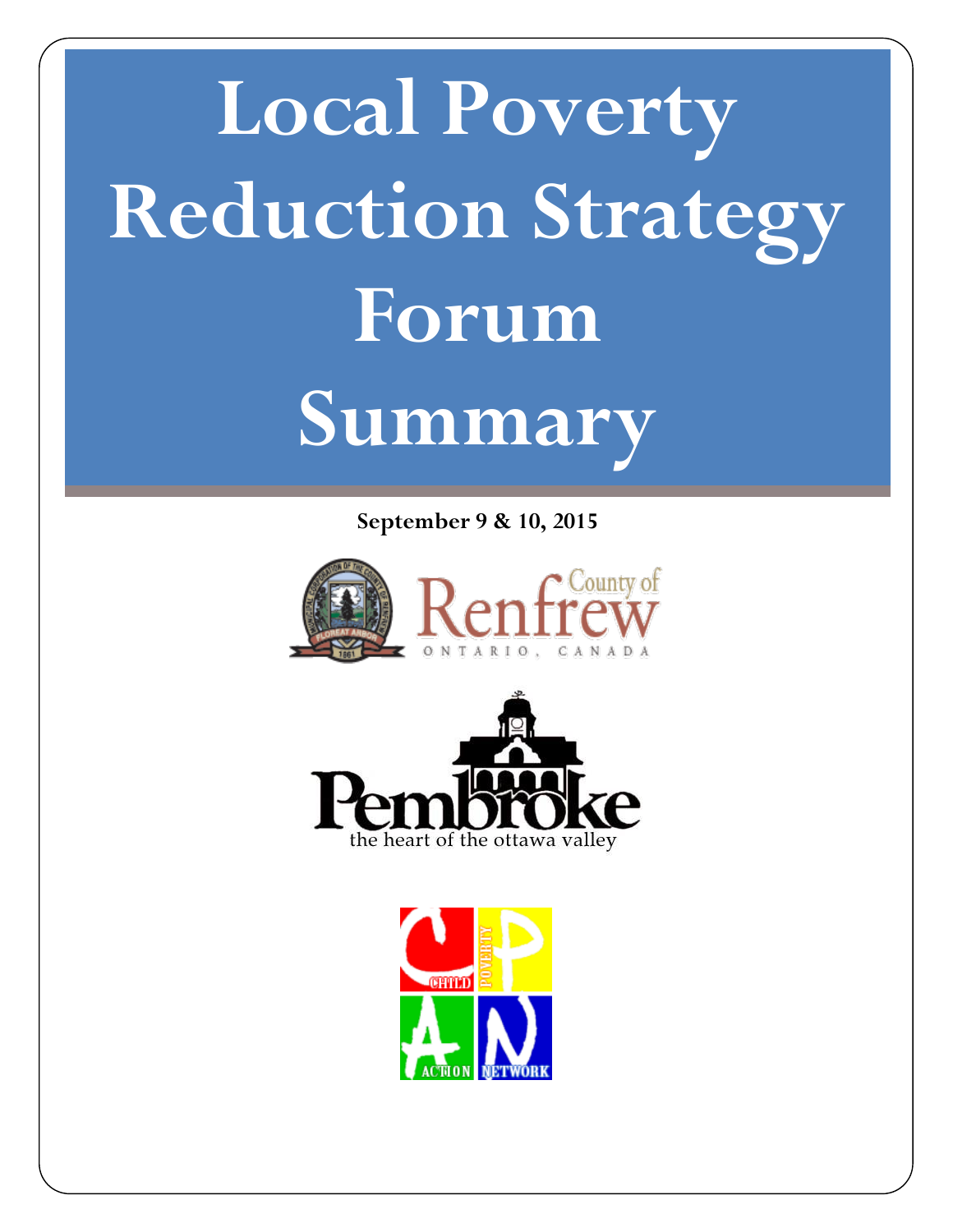# **LOCAL POVERTY REDUCTION STRATEGY FORUM SUMMARY**

# **Background**

The County of Renfrew, City of Pembroke, and Renfrew County Child Poverty Action Network co-hosted a poverty reduction forum to identify interest, partners, and leadership within the county to collaboratively develop a local poverty reduction strategy.

The Poverty Reduction Strategy Forum was held over the span of two days with an evening forum on Wednesday, September 9, from 6:00 p.m. to 9:00 p.m. and a full-day forum on Thursday, September 10, from 9:00 a.m. to 4:00 p.m. at Carefor Health and Community Services in Pembroke, Ontario. This was done to in order to allow everyone the opportunity to attend. The following document provides highlights from both days of the forum, and gives a brief summary about the Provincial Poverty Reduction Strategy, Cost and Impact of Poverty, What Poverty Looks Like in Renfrew County and District, and Strategies to Address Poverty.

#### **Welcome from County of Renfrew Warden and Pembroke Mayor**

The evening forum was attended by approximately 40 participants and the full-day forum was attended by approximately 60 participants. The forum was facilitated by Jeff Kohl, an HC link consultant. The County of Renfrew Warden, Peter Emon, welcomed participants to the evening and full-day forum. Pembroke Mayor, Michael LeMay, welcomed participants to the full-day forum.

#### **Video Message from Minister Deb Matthews**

Minister Deb Matthews could not attend, but sent a video [message](https://youtu.be/myyjcVr7HEg) to forum participants.

#### **Provincial Poverty Reduction Strategy Presentation:**

Chris Ballard, MPP for Newmarket Aurora, and Parliamentary Assistant to Minister Matthews, participated in the full-day forum. MPP Ballard recognized the long history of First Nations and Métis Peoples in Ontario, and acknowledged the Algonquins of Pikwàkanagàn prior to sharing that the issue of poverty is truly one that affects us all. MPP Ballard provided an overview of Ontario's Poverty Reduction Strategy and explained the importance of continuing to break the cycle of poverty for children and youth, reviewed the long term goal to end chronic homelessness, and discussed plans to improve employment and income security in Ontario. He also highlighted the need for an increased investment in evidence-based social policy and effective strategies to reduce poverty.

# **Cost and Impact of Poverty Panel**

**Tom Cooper, Director of the Hamilton Roundtable for Poverty Reduction and Coordinator of the Ontario Living Wage Network**, shared information about the following initiatives:

- Hamilton Roundtable's Action Plan aims to reduce and eliminate poverty through strategic community initiatives.
- "Vote To End Poverty" national campaign
- Ontario's Living Wage Network In his role of Provincial Coordinator Tom works with the Canadian Centre for Policy Alternatives and more than [20 community-based provincial coalitions](http://www.livingwagecanada.ca/index.php/living-wage-communities/ontario/) helping to support local living wage initiatives.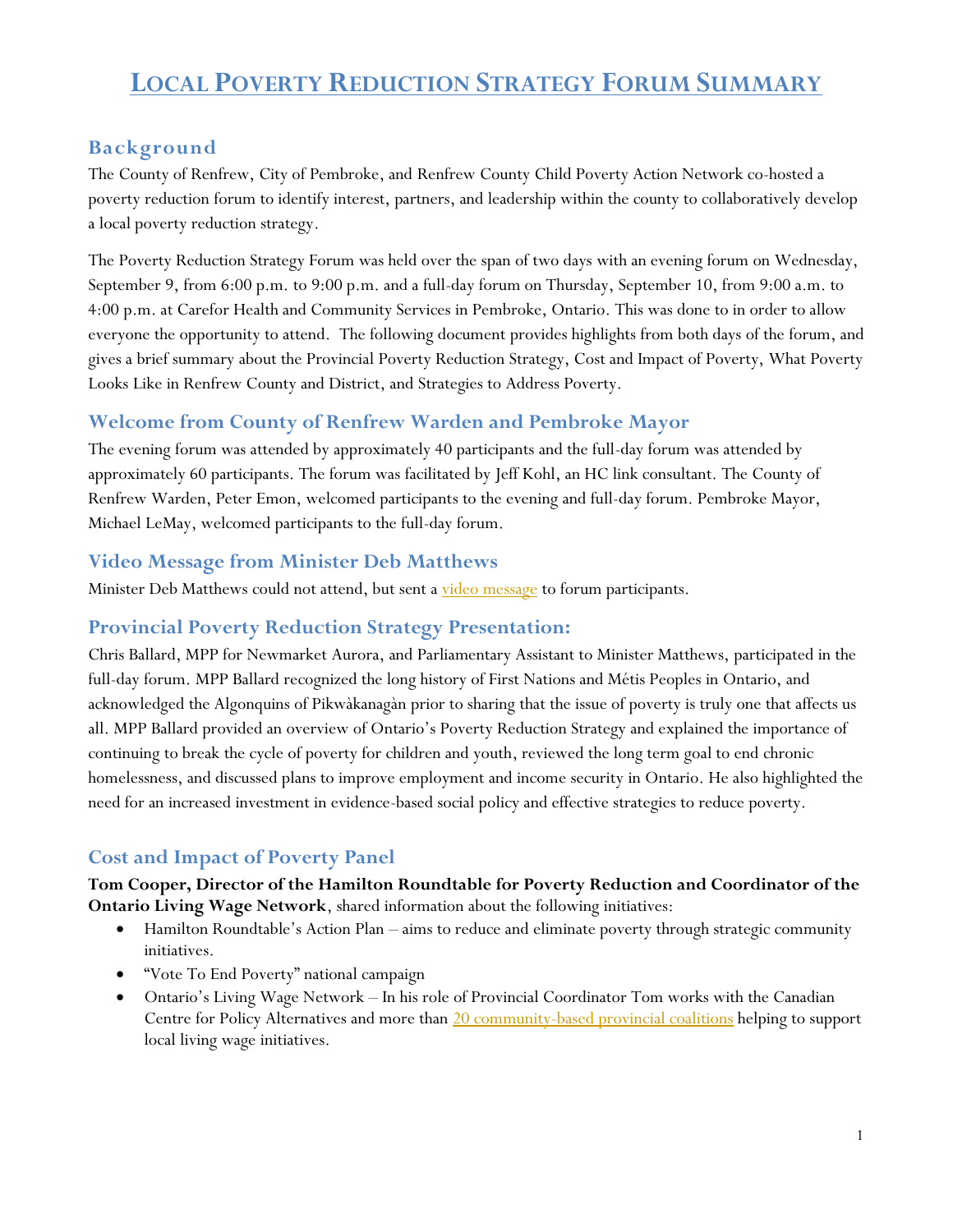**Greg Lubimiv, Executive Director, Phoenix Centre for Children and Families** spoke about the cost and impact of poverty from a mental health perspective, the correlation between poverty and poor mental health, and the cost of poverty financially, mentally, and emotionally. He shared startling statistics about the risk factors of poverty and poor mental health.

# **What Does Poverty Look Like in Renfrew County and District**

**Laura Hunter, Staff Lawyer with Renfrew County Legal Clinic** discussed poverty issues from a client's perspective, highlighting how intricate and crippling poverty can be to that one family. The presentation followed the client along the process and was a very 'real' and powerful presentation.

**Dr. Maureen Carew, Medical Officer of Health and Chief Executive Officer, Renfrew County and District Health Unit** provided an overview of Poverty and Health: A Public Health Perspective. Key themes of the presentation were: the Prevention Spectrum, Socioeconomic and Health data, Food insecurity and Thinking Upstream.

**Lyn Smith, Coordinator of Renfrew County Child Poverty Action Network (CPAN)** provided a summary of the work CPAN does. With the help and support of businesses, organizations, and many generous and caring individuals CPAN is able to operate 5 programs throughout Renfrew County. Lyn also spoke about raising awareness about local child poverty and advocating for change, items and services. For more information please visit: CPAN [website.](http://www.renfrewcountycpan.ca/)

# **Strategies to Address Poverty**

**Rev. Mike Hackbusch, Chaplaincy Director at the House of Friendship Kitchener**, shared that The House of Friendship is a Living Wage employer, and the positive impact Living Wage has had on the entire organization as well as donors. House of Friendship serves about 42, 000 people who have issues such as poverty, addictions, mental health, hunger and homelessness. For more information please visit: House of Friendship [Kitchener website.](http://www.houseoffriendship.org/index.php)

**Mary Lou Mills, Public Health Nurse, Haliburton, Kawartha, Pine Ridge District Health Unit**, has been working on the social determinants of health, poverty reduction and health equity since 2002. She has led the development of several public awareness campaigns related to the determinants of health and poverty reduction including the development of a poverty maze and the Rethink Poverty: Change Minds Change Lives campaign. She is a member of the Poverty Reduction Steering Committee who is developing the Poverty Reduction Strategy for the [City of Kawartha Lakes and](https://www.city.kawarthalakes.on.ca/residents/house-and-home/poverty-reduction-strategy) Haliburton County. For more information please visit: City of Kawartha Lakes and [Haliburton County Poverty Reduction Strategy website.](https://www.city.kawarthalakes.on.ca/residents/house-and-home/poverty-reduction-strategy)

#### **Senator Art Eggleton**

Senator Eggleton, co-founder and steering member of the All-Party Anti-Poverty Caucus, participated in the fullday forum. The Anti-Poverty caucus was formed with the goal of raising awareness on parliament hill about poverty in Canada.

Senator Eggleton's speech highlighted the following facts:

- 1 in 7 Canadians are living in poverty
- Over 1 million of these are children
- Over 4 million people in Canada are in need of affordable housing
- In 2014 almost 900,000 Canadians used food banks every month and 1 in 7 children go to school hungry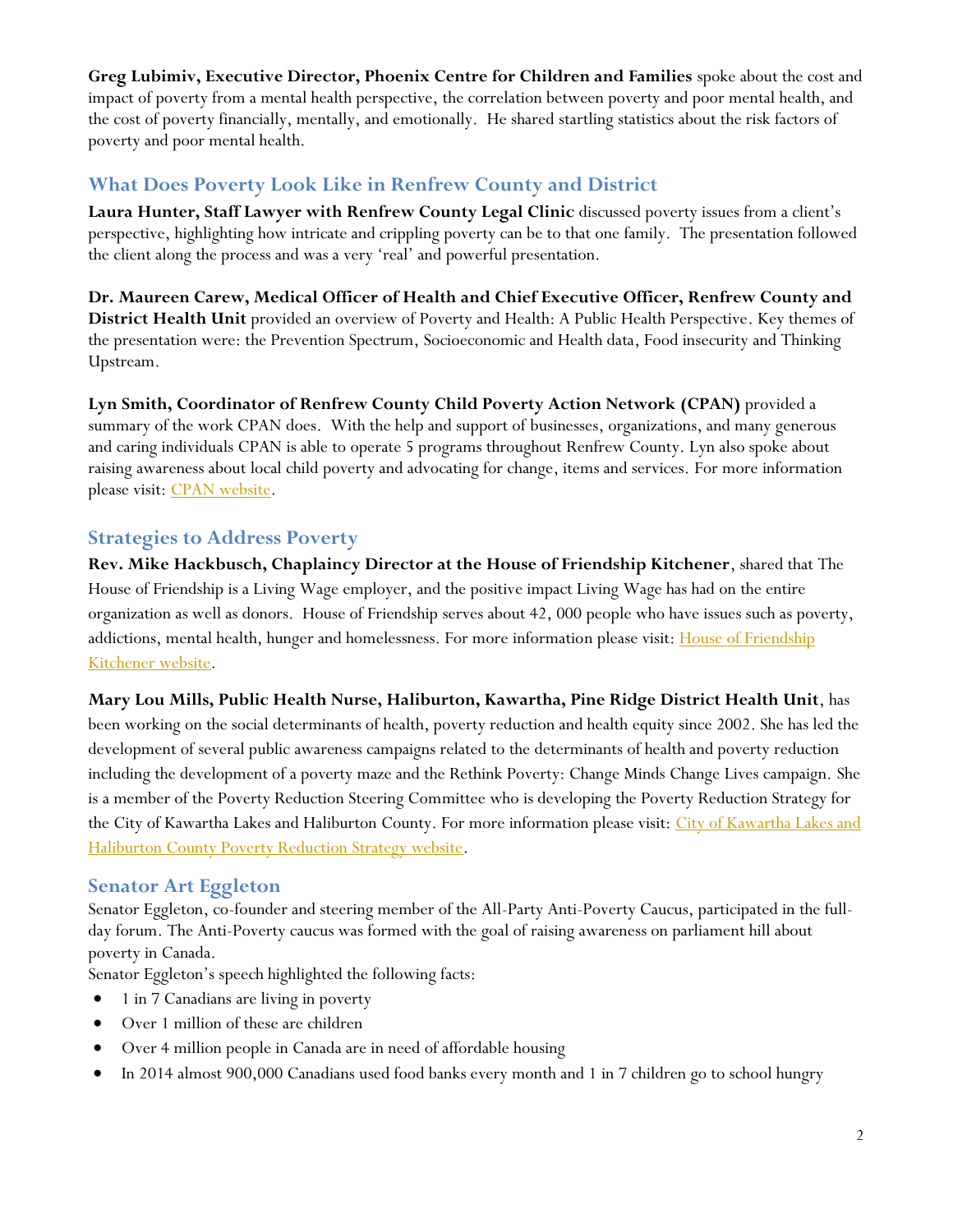Senator Eggleton reviewed the impact of poverty on Canadians and the need for action on income and wealth inequality, unemployment and underemployment, and health and inequality. He also emphasized the importance of improving community awareness on poverty, the strong ethical and business case for poverty reduction, and the need to identify champions for action on poverty.

### **World Café**

The "World Café" is a structured conversational process intended to facilitate open discussion, sharing knowledge and creating possibilities for action. Participants hold a series of conversational rounds lasting approximately 20 minutes and move between a series of tables where they continue the discussion in response to a set of questions, which are predetermined and focused on the specific goals of each World Café. At the end of each round, one person remains at each table as the host/note-taker, while the other participants travel to separate tables. Table hosts welcome newcomers to their tables and share the essence of that table's conversation so far. The newcomers relate any conversational threads they are carrying and then the conversation continues, deepening as the round progresses. For this forum participants joined a "World Café" from the following themes:

- Income Security and Employment
- Housing and Homelessness
- Early Childhood Development
- Education and Training
- Health and Food Security
- **•** Transportation
- How to Organize Ourselves for Success

See **below summaries** from the World Café discussions at the evening and full-day forum.

# **How and with whom would we like to move forward?**

The conversations were extensive and the broad desire to move forward with the creation of a Renfrew County Poverty Reduction Strategy was inspiring. Many participants were interested in future poverty reduction work, and Warden Peter Emon offered to chair a task force to start the process of creating a Poverty Reduction Strategy unique to Renfrew County.

Participants were asked to complete an evaluation at the end of each day, these were very positive.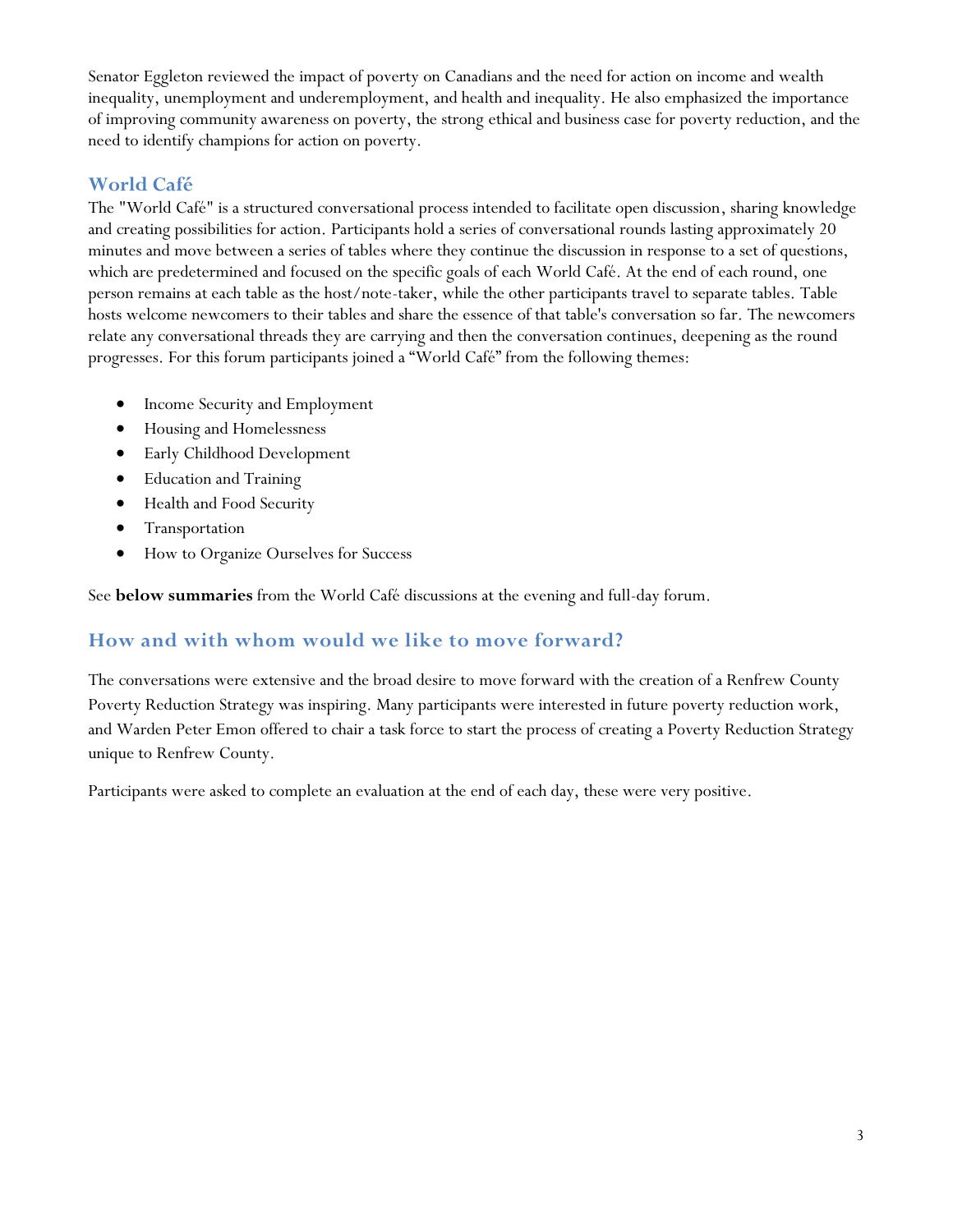# **Poverty Reduction Strategy for Renfrew County Wednesday, September 09, 2015 – World Café Summary**

#### 1. **Your group's topic: Income Security and Employment**

- 2. **Discuss your group's topic for shared understanding**. I recommend doing a 'round table', giving everyone a minute to share their ideas before starting a discussion.
- 3. **Identify 3-5 top priorities for action** in your chosen topic area.
	- Educating government, policy-maker, population
	- Employers need to understand what's in it for them
	- Advocate for guaranteed income/living wage employment
	- Focus on cost savings not upfront costs
	- What level of BIG
	- Find strategies that work with small businesses
	- Employers understand and take care of their employees good people keep them
- 4. **Identify resources available to develop a strategy for your chosen topic** (funding, in-kind, people, organizations, technical etc.)
	- Provincial e.g. Poverty Reduction
	- Municipal
	- Living Wage Movement
	- Community Foundations
	- Legal
	- Public Health
	- Other agencies
	- $\bullet$  In-kind

5. **Identify who else needs to be involved/engaged** in creating a PR Strategy in your topic area.

- Politicians every level
- Municipal reps
- Persons living in poverty
- Community members
- Faith/Church Groups
- Employers
- **•** Economists
- Education sector (College)
- 6. **How should we organize ourselves to create a PR Strategy? What should be our first steps? What do we need to consider in order to succeed?**
	- Steering Committee with lead agencies
	- Look at best practices, success stories, what works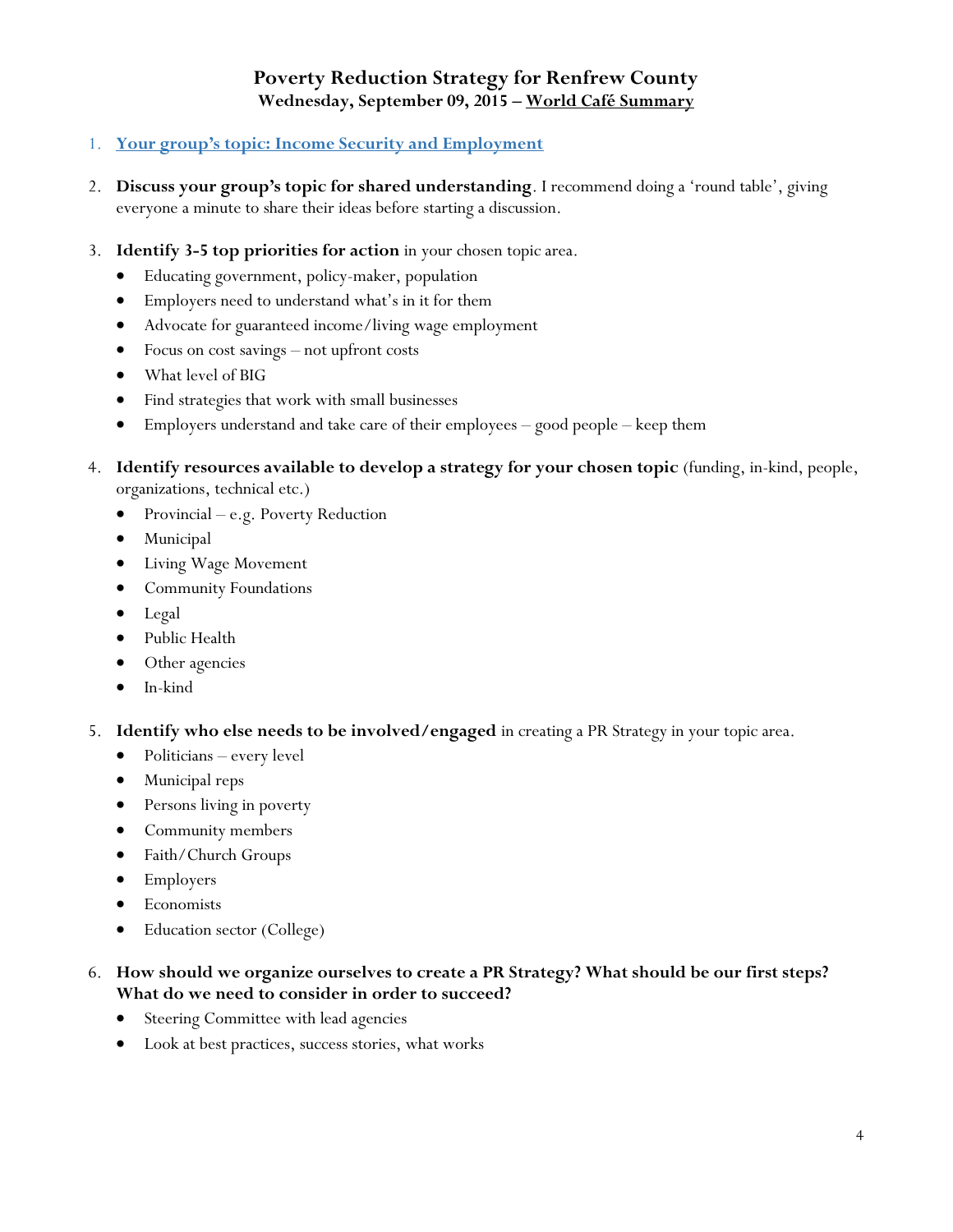#### 1. **Your group's topic: Housing and Homelessness**

- 2. **Discuss your group's topic for shared understanding**. I recommend doing a 'round table', giving everyone a minute to share their ideas before starting a discussion.
- 3. **Identify 3-5 top priorities for action** in your chosen topic area.
	- Cost of housing
	- Rental costs
	- Utility costs
	- Lack of national strategy on housing
	- Federal underfunding for past 25 years
	- Lack of municipal participation
- 4. **Identify resources available to develop a strategy for your chosen topic** (funding, in-kind, people, organizations, technical etc.)
	- CPAN/Lyn
	- Integrated strategy
- 5. **Identify who else needs to be involved/engaged** in creating a PR Strategy in your topic area.
	- Cooperative partnership with municipalities/townships, the County, provincial/federal government and grassroots
- 6. **How should we organize ourselves to create a PR Strategy? What should be our first steps? What do we need to consider in order to succeed?**
	- Moving data (sometimes hidden) into the public realm through the media

#### 1. **Your group's topic: Early Childhood Development**

- 2. **Discuss your group's topic for shared understanding**. I recommend doing a 'round table', giving everyone a minute to share their ideas before starting a discussion.
- 3. **Identify 3-5 top priorities for action** in your chosen topic area.
	- National Child Care Plan
	- Breastfeeding Promotion
	- Prenatal Nutrition Program
	- Parent education
	- Ministry of Education (oversee child care)
	- Licensed Child Care in Schools
	- Early assessment screening
	- Housing Connection (older homes) testing
- 4. **Identify resources available to develop a strategy for your chosen topic** (funding, in-kind, people, organizations, technical etc.)
	- Studies (Clinton Early Childhood Study)
	- Mustard, Pascal (Research template)
	- Best Start Networks (secure funding but limited)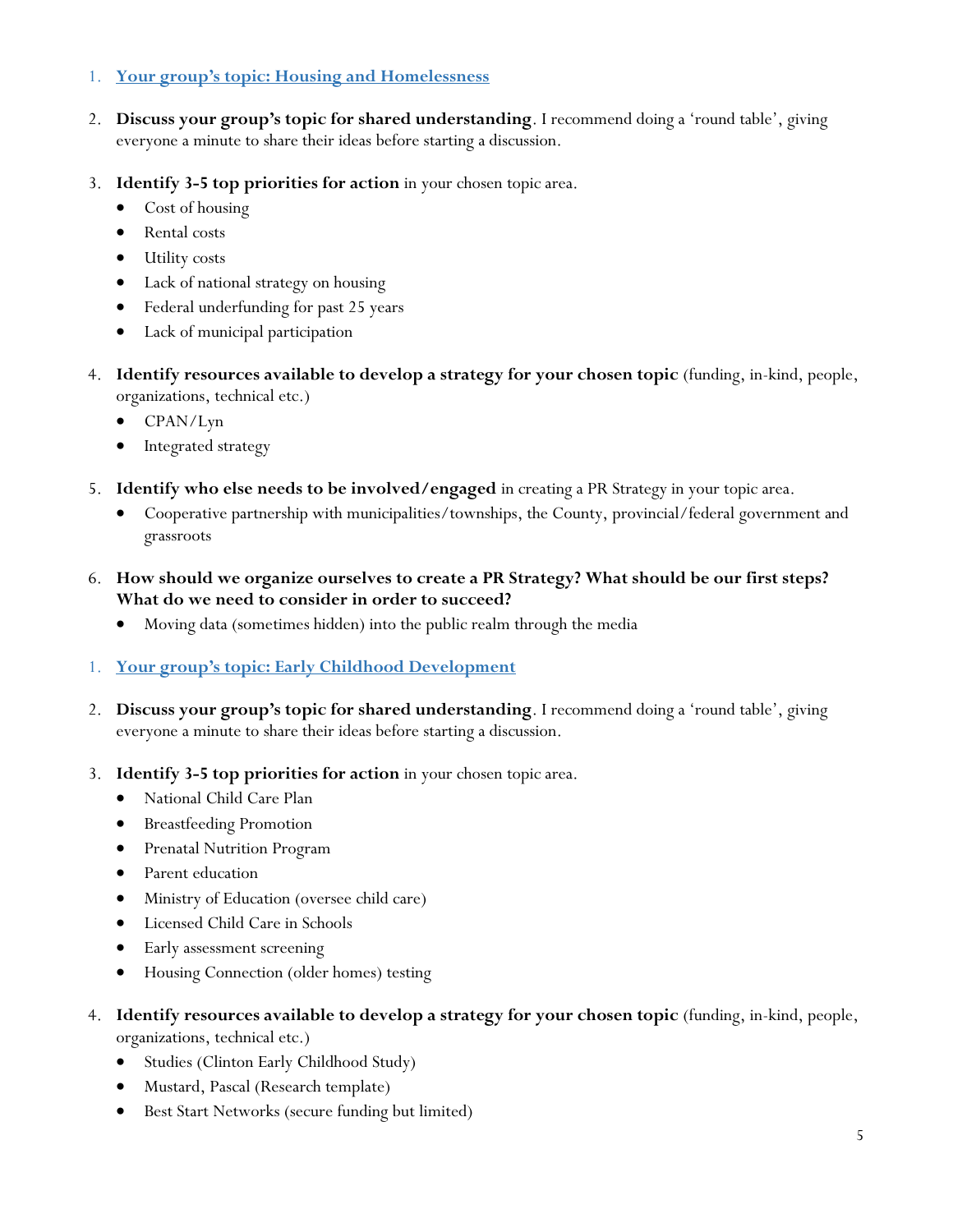- Ontario Early Years Policy Framework
- Algonquin College
- Health Unit
- Mental Health
- 5. **Identify who else needs to be involved/engaged** in creating a PR Strategy in your topic area.
	- $\bullet$  CCAC
	- Sprouting Speech (literacy)
	- OEYC
	- Child and Youth Health Network
	- $\bullet$  GP's
	- $\bullet$  Imagination Library
	- Board of Education
	- Young Parent Support Program
	- Healthy Babies Healthy Children
	- Knowing what supports are out there
	- Band-Aid services
	- Re-invest dollars to families
	- Municipal leaders (levels of government)

#### 6. **How should we organize ourselves to create a PR Strategy? What should be our first steps? What do we need to consider in order to succeed?**

- Lived experiences on steering committee
- Stigma afford beer + cigarettes condemn
- Lack of compassion in society
- Organizational leadership

# 1. **Your group's topic: Education and Training**

- 2. **Discuss your group's topic for shared understanding**. I recommend doing a 'round table', giving everyone a minute to share their ideas before starting a discussion.
	- Formal, societal, parents, manage life, community
- 3. **Identify 3-5 top priorities for action** in your chosen topic area.
	- Expand vision of education about life skills, community life, parenting, etc. (Full age range 0-18)
	- All kids can graduate: which kids are not graduating?
	- All kids should aspire for the best after school post-secondary, apprentice, other
	- Getting parents involved in school
	- Linking transport + infrastructure (e.g. internet access)
- 4. **Identify resources available to develop a strategy for your chosen topic** (funding, in-kind, people, organizations, technical etc.)
	- Libraries education for life
	- Schools
	- College Algonquin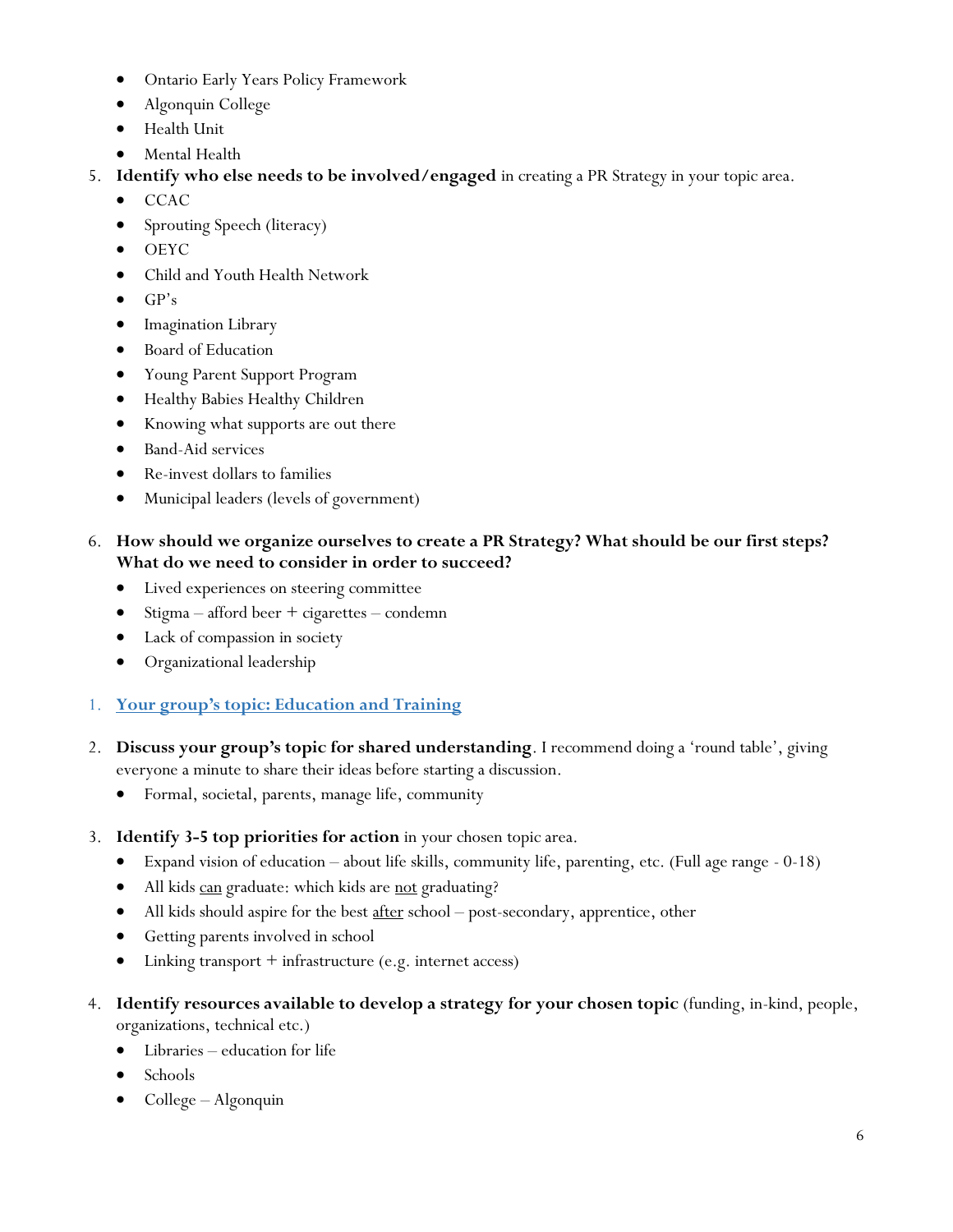- Health Unit
- Businesses
- Identify Role models and champions
- Speakers bureau peer to peer
- 5. **Identify who else needs to be involved/engaged** in creating a PR Strategy in your topic area.
	- Youth
	- Parents
	- Use social media and traditional media
	- Community leaders
- 6. **How should we organize ourselves to create a PR Strategy? What should be our first steps? What do we need to consider in order to succeed?**
	- Education and Training Committee reporting to taskforce
	- Create sub-committee of 3-5 individuals to lead this
	- Create definition summary

# 1. **Your group's topic: Health and Food Security**

- 2. **Discuss your group's topic for shared understanding**. I recommend doing a 'round table', giving everyone a minute to share their ideas before starting a discussion.
	- Household food security
- 3. **Identify 3-5 top priorities for action** in your chosen topic area.
	- Provincial Food Strategy
	- Identify how to reach low-income re: food
	- Advocacy re: Increased income e.g. BIG
	- Increased community awareness of food insecurity issues in RCD
	- Assessment Community Food Assessment map local food resources
	- Support the development of a food council through HCP and health unit
	- Food waste
	- Role of corporations in food chain (Monsanto patent grain ↑ price supply)
	- $\bullet$  Gov't
- 4. **Identify resources available to develop a strategy for your chosen topic** (funding, in-kind, people, organizations, technical etc.)
	- Need local reports to ↑ awareness
	- Nutritious Food Basket (NFB) Data/staff time
	- Existing food council development in progress as group to link with
	- Health Unit
- 5. **Identify who else needs to be involved/engaged** in creating a PR Strategy in your topic area.
	- All people involved in food system e.g. production, preparing, processing, distribution, access, consumption, and food waste management sectors
	- Municipalities, agriculture, faith groups, varied stakeholders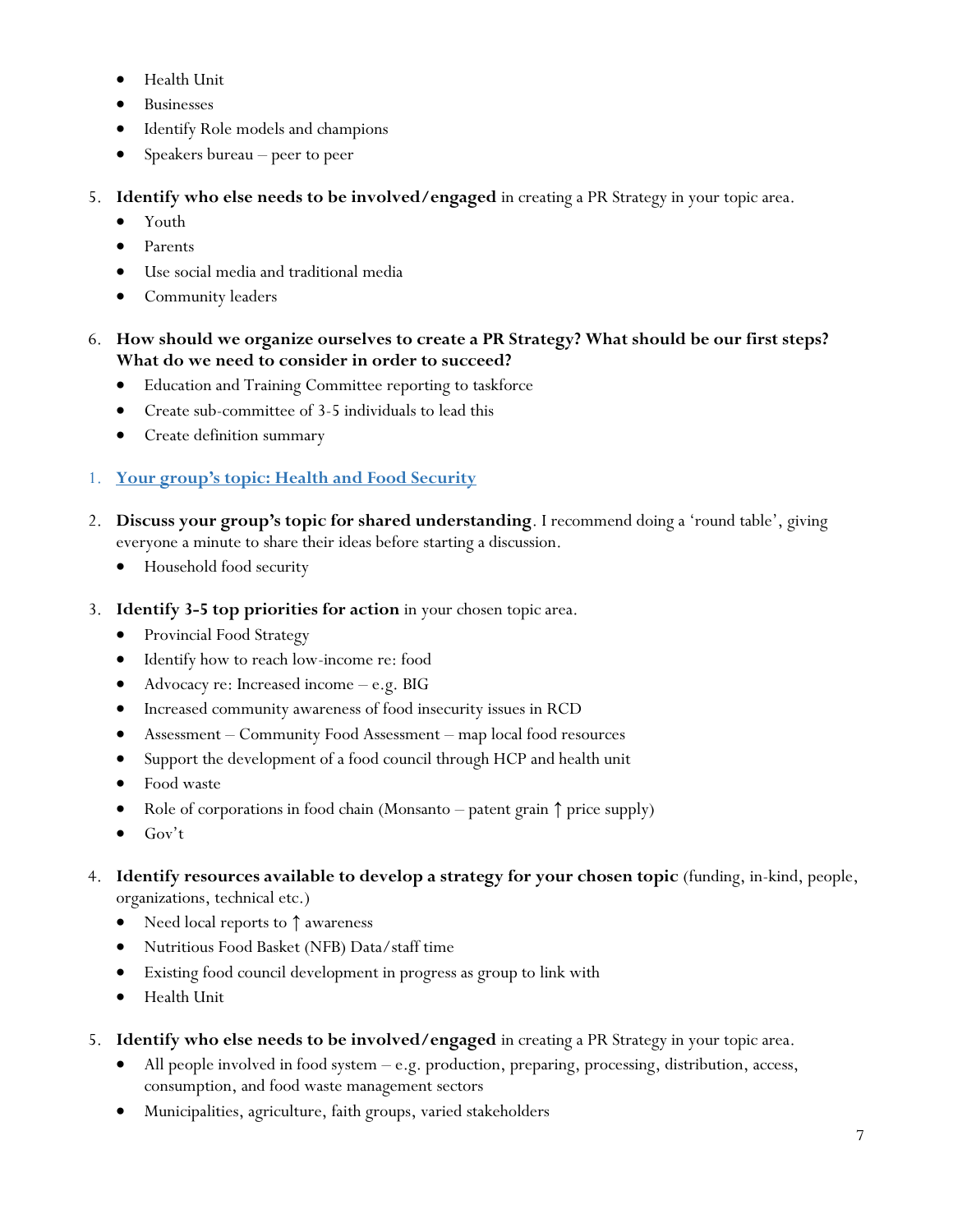- 6. **How should we organize ourselves to create a PR Strategy? What should be our first steps? What do we need to consider in order to succeed?**
	- Engage stakeholders
	- Form follows function need to develop evidence-based priorities first

1. **Your group's topic: Transportation**

- 2. **Discuss your group's topic for shared understanding**. I recommend doing a 'round table', giving everyone a minute to share their ideas before starting a discussion.
	- No public transit system
	- Barrier to getting to: medical appointments, education/college, employment
	- Cost of gas/repairs fluctuate and erodes available income
	- Extremely lacking in rural areas
	- Can move from rural areas to city for work but available rental units limited/health and safety issues
- 3. **Identify 3-5 top priorities for action** in your chosen topic area.
	- Advocacy re: consistent/inclusive transportation subsidy process and rules Inconsistent application of subsidy rules (some areas – less paperwork/fewer limitations)
	- Rural youth employment limitations work with youth serving agencies focus on improving youth access to education/employment
	- Develop other subsidies for transportation to support social/mental health/recreational
	- Support active transportation road infrastructure (bike lanes, signage, etc.) and safety/advocacy communication (bike friendly/share the road/walkable communities)
- 4. **Identify resources available to develop a strategy for your chosen topic** (funding, in-kind, people, organizations, technical etc)
	- Transportation Collaborative Champlain Community Transportation Collaborative could potentially provide collaborative structure/leadership
	- Carefor
	- Education
	- Businesses
	- Percentage of gas tax could fund transportation need municipality to initiate/establish public transit
- 5. **Identify who else needs to be involved/engaged** in creating a PR Strategy in your topic area.
	- Federal/Provincial/Municipal government
	- People experiencing poverty
	- Local active transportation groups
- 6. **How should we organize ourselves to create a PR Strategy? What should be our first steps? What do we need to consider in order to succeed?**
	- Look at what has been effective/sustainable in other communities
	- Important aspect of a poverty reduction strategy to improve access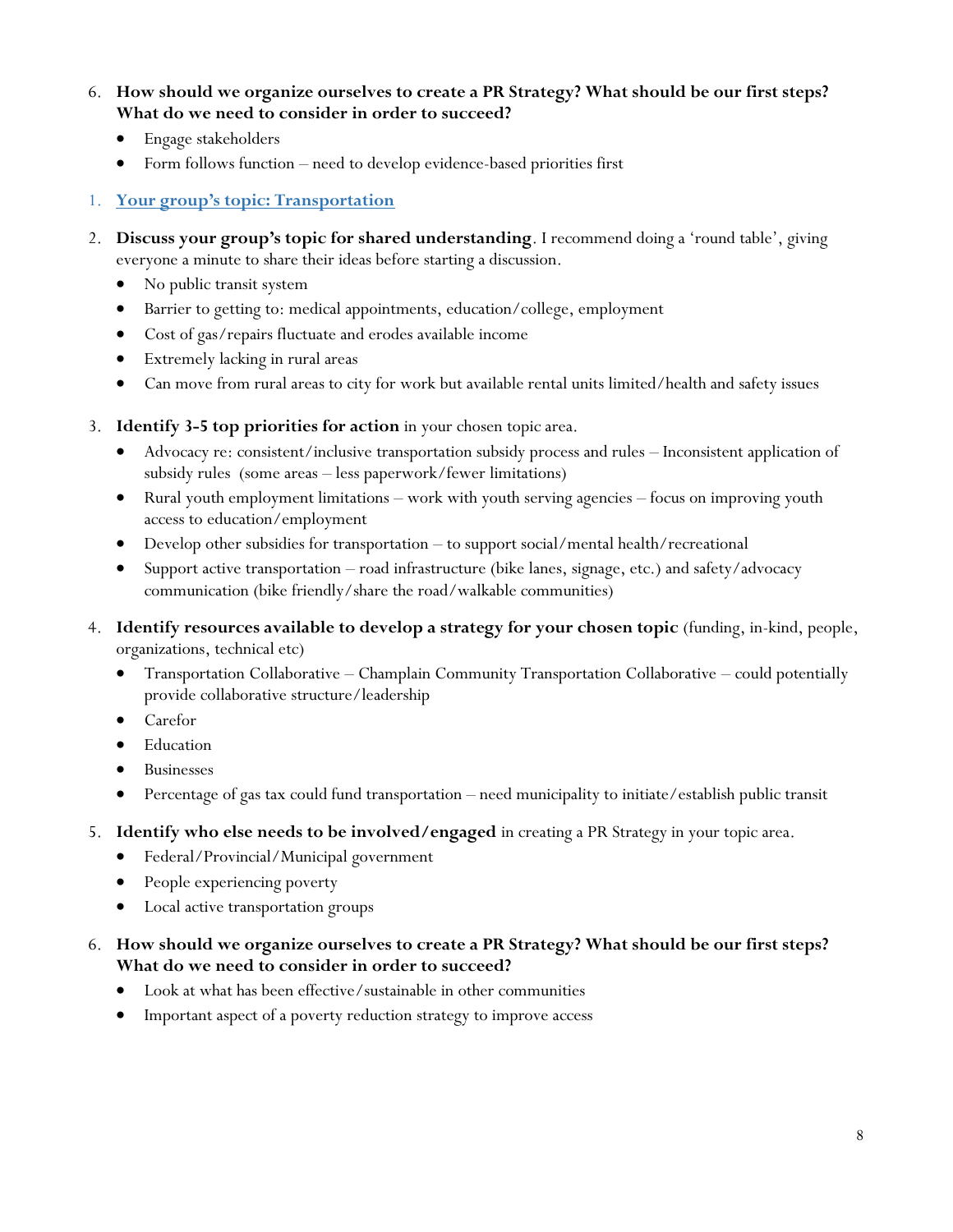#### 1. **Your group's topic: How to Organize Ourselves For Success**

- 2. **Discuss your group's topic for shared understanding**. I recommend doing a 'round table', giving everyone a minute to share their ideas before starting a discussion.
- 3. **Identify 3-5 top priorities for action** in your chosen topic area.
	- County-wide awareness
	- Collecting the facts
	- Build capacity integrated effort for policy development
	- Workshops speakers/economic sense
	- Develop coalitions deputations to council
- 4. **Identify resources available to develop a strategy for your chosen topic** (funding, in-kind, people, organizations, technical etc.)
	- Align poverty reduction efforts with provincial strategy \$
	- ADKAR, Charles Coffey TD Bank, Rotarians, Commerce
	- [www.rethinkpoverty.ca](http://www.rethinkpoverty.ca/) (video, posters) [www.hkpr.on.ca](http://www.hkpr.on.ca/) poverty
- 5. **Identify who else needs to be involved/engaged** in creating a PR Strategy in your topic area.
	- Youth
	- Commerce (Banks, Business)
	- Education
	- Faith Groups
	- Service Clubs
	- Concerned Citizens
	- Social Services
	- Addiction Management
	- Council
	- MPs/MPP's
	- Health Care
- 6. **How should we organize ourselves to create a PR Strategy? What should be our first steps? What do we need to consider in order to succeed?**
	- Reports geographical information
	- EDI Early Development Instrument
	- **•** Research in Communities  $-$  # of children, ER visits, how many are accessing food banks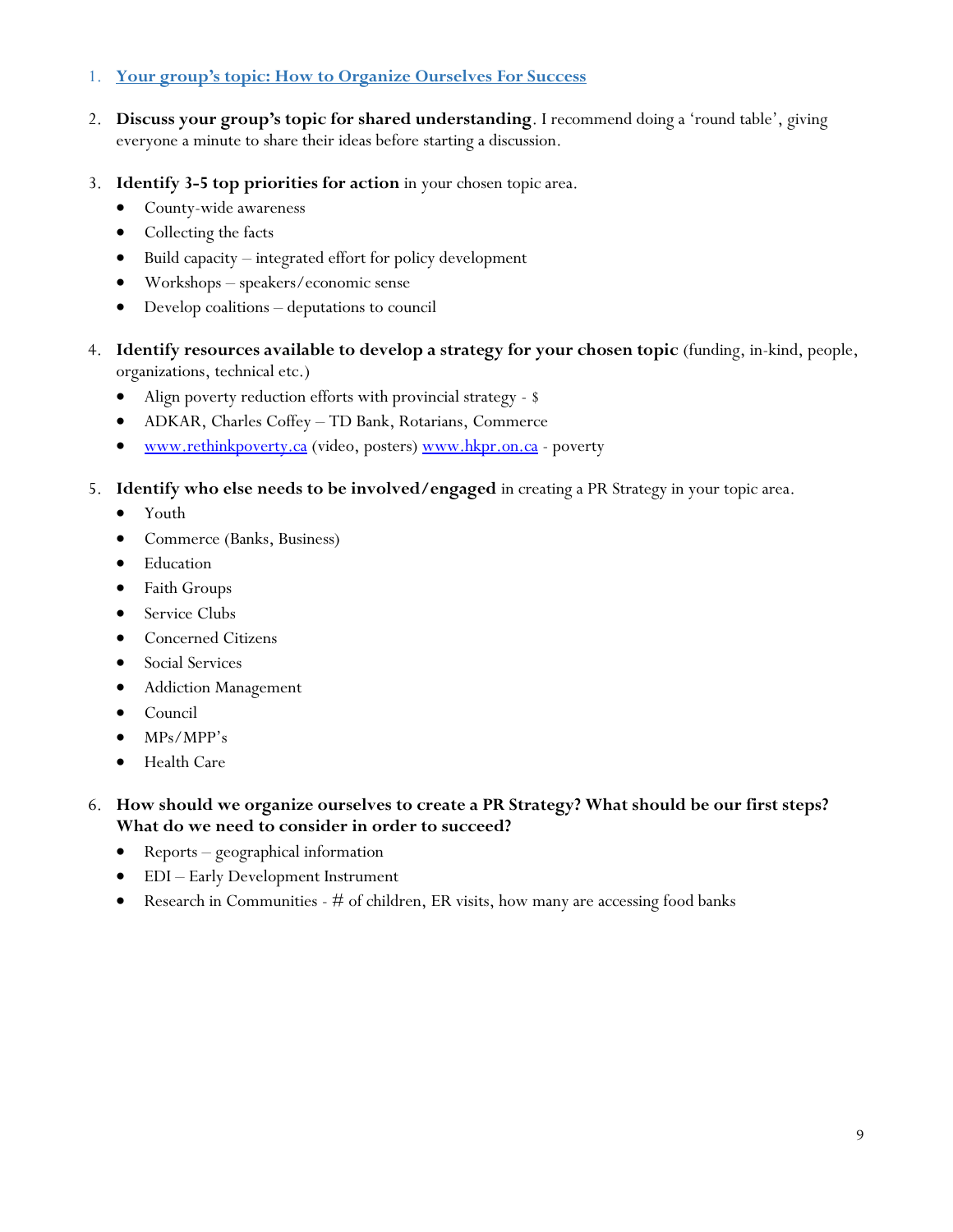# **Poverty Reduction Strategy for Renfrew County Thursday, September 10, 2015 – World Café Summary**

#### 1. **Your group's topic: Income Security and Employment**

- 2. **Discuss your group's topic for shared understanding**. I recommend doing a 'round table', giving everyone a minute to share their ideas before starting a discussion.
- 3. **Identify 3-5 top priorities for action** in your chosen topic area.
	- Employers business case recognition
	- Living wage/Basic Income Community (e.g. Dauphin, MB basic income replicate and demonstrate business case)
	- Child Care
	- Awareness/Education proposal organizations to champion/\$15 & Fairness
- 4. **Identify resources available to develop a strategy for your chosen topic** (funding, in-kind, people, organizations, technical etc.)
	- Subsidized housing that is not social/county housing
	- Existing living wage committee
	- In-kind promotion/data/reports by health unit
	- County/Municipality LW Champion
	- Pilot project tax incentive to ↑wages vs. laying workers off
- 5. **Identify who else needs to be involved/engaged** in creating a PR Strategy in your topic area.
	- Politicians/government reps
	- Chamber of Commerce
	- Businesses (worry that businesses might be overwhelmed by feeling compelled to meet min. wages)
	- Faith-based organizations
	- **•** Education
	- First Nations
	- Media
	- Legal
	- Lived experience
	- Social workers
- 6. **How should we organize ourselves to create a PR Strategy? What should be our first steps? What do we need to consider in order to succeed?**
	- Poverty Reduction Roundtable or Network
	- Learn from other groups e.g. Hamilton, Grey-Bruce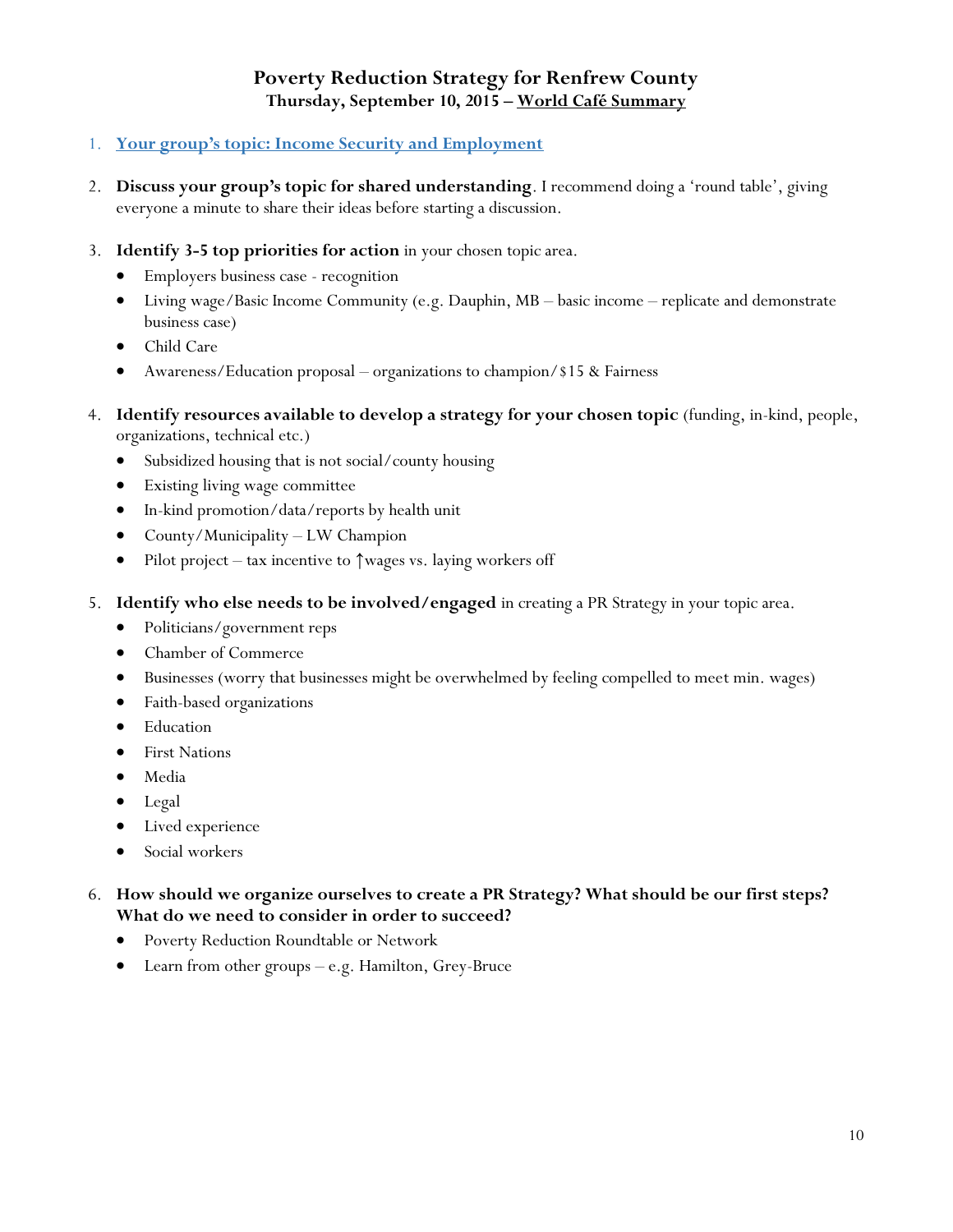#### 1. **Your group's topic: Housing and Homelessness**

- 2. **Discuss your group's topic for shared understanding**. I recommend doing a 'round table', giving everyone a minute to share their ideas before starting a discussion.
- 3. **Identify 3-5 top priorities for action** in your chosen topic area.
	- Marketing seed for improvements/value of improvements to private landlords demonstrate sustainable business model (MPP-provided London example – incentives for secondary sites – illegal because don't meet code – come down from province via municipal act)
	- Challenge high/unpredictable utility rates
- 4. **Identify resources available to develop a strategy for your chosen topic** (funding, in-kind, people, organizations, technical etc.)
	- $\bullet$  Example major of newmarket builders wave developer charges for a period of time and city pays ahead for rental units
	- Models of other successful municipalities
	- Tax abeyance(?) for low income seniors
	- Apply for a grant to increase housing perhaps renovate church buildings for housing units
- 5. **Identify who else needs to be involved/engaged** in creating a PR Strategy in your topic area.
	- find out how many people at Ottawa and North Bay shelters were from this area
	- a better solution from shipping people out to other municipalities for shelters
- 6. **How should we organize ourselves to create a PR Strategy? What should be our first steps? What do we need to consider in order to succeed?**
	- Develop Strategy to relate income to housing
	- Housing = Health
	- Education around budgeting, employment
	- More forums like this
- 1. **Your group's topic: Early Childhood Development**
- 2. **Discuss your group's topic for shared understanding**. I recommend doing a 'round table', giving everyone a minute to share their ideas before starting a discussion.
- 3. **Identify 3-5 top priorities for action** in your chosen topic area.
	- Petition County for more subsidized spaces for daycare increase subsidy \$ and look at cut-off amount to qualify
	- Looking at (pre-pre-school)nursery school age 3 pre-kindergarten early identification for development screening/more universal screening/no income barriers
	- Ontario Early Years look at funding for more programs  $1<sup>st</sup>$  year of parenting
	- Social inclusion
	- Father engagement
	- Support Healthy Babies program to follow children/parents
	- Need to address full-time kindergarten assess impact not ECE standards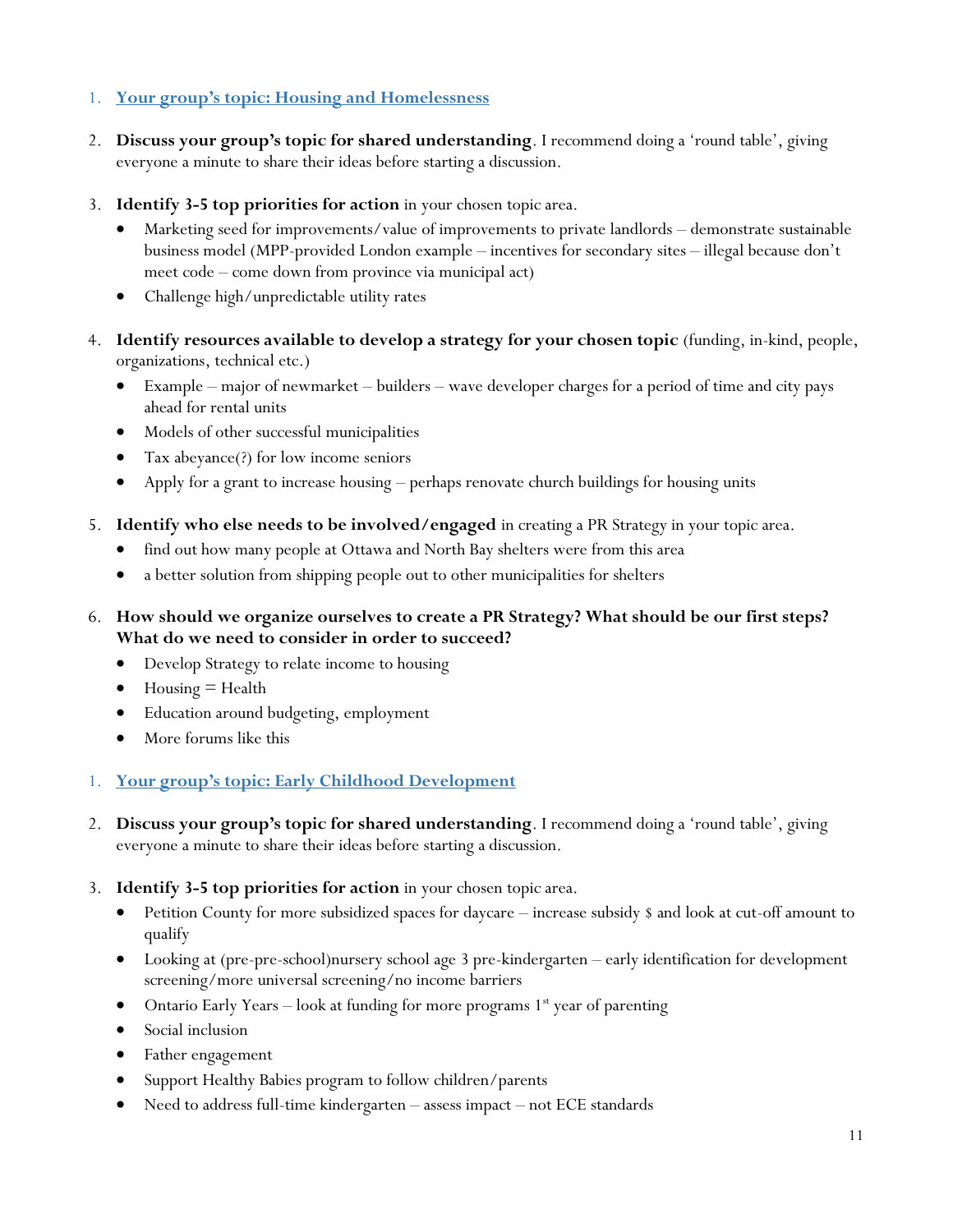- 4. **Identify resources available to develop a strategy for your chosen topic** (funding, in-kind, people, organizations, technical etc.)
	- Early Years
	- Healthy Babies Healthy Children
	- Jubilee Place
	- School
	- Infant Development
	- Best Start
	- Renfrew County Childcare
	- Dr. offices
	- Employers
	- PMFRC (Pet.)
	- KRC (Killaloe)
	- Hospitals
	- Midwives
	- Parent Café pilot program CHEO through toy bus incentive gas  $\frac{1}{2}$  + grocery voucher
	- While on mat. leave Moms and Dads can take part in parenting/information
	- Supporting parents
- 5. **Identify who else needs to be involved/engaged** in creating a PR Strategy in your topic area.
	- Need to speak with parent (low income) to ask what would make them want to come out to programs like Early Years? What are the barriers? What would be an incentive?
	- Need to streamline services, parents are confused with what/where services
- 6. **How should we organize ourselves to create a PR Strategy? What should be our first steps? What do we need to consider in order to succeed?**
	- Best Start
	- Start a Committee
	- Create a Survey

#### 1. **Your group's topic: Education and Training**

- 2. **Discuss your group's topic for shared understanding**. I recommend doing a 'round table', giving everyone a minute to share their ideas before starting a discussion.
- 3. **Identify 3-5 top priorities for action** in your chosen topic area.
	- Offer direction to youth at risk of leaving school before graduating to alternate education  $=$  work programs and/or financial assistance
	- Teach skills for coping  $+$  self-regulation, i.e. mindfulness  $-$  make compulsory
	- Promote more cross-agency co-operation between schools + employment organizations
	- Encourage co-op programs to finish high school <u>and</u> gain work skills
	- A more open door policy for students to come back to school building for info, guidance on grad requirements + options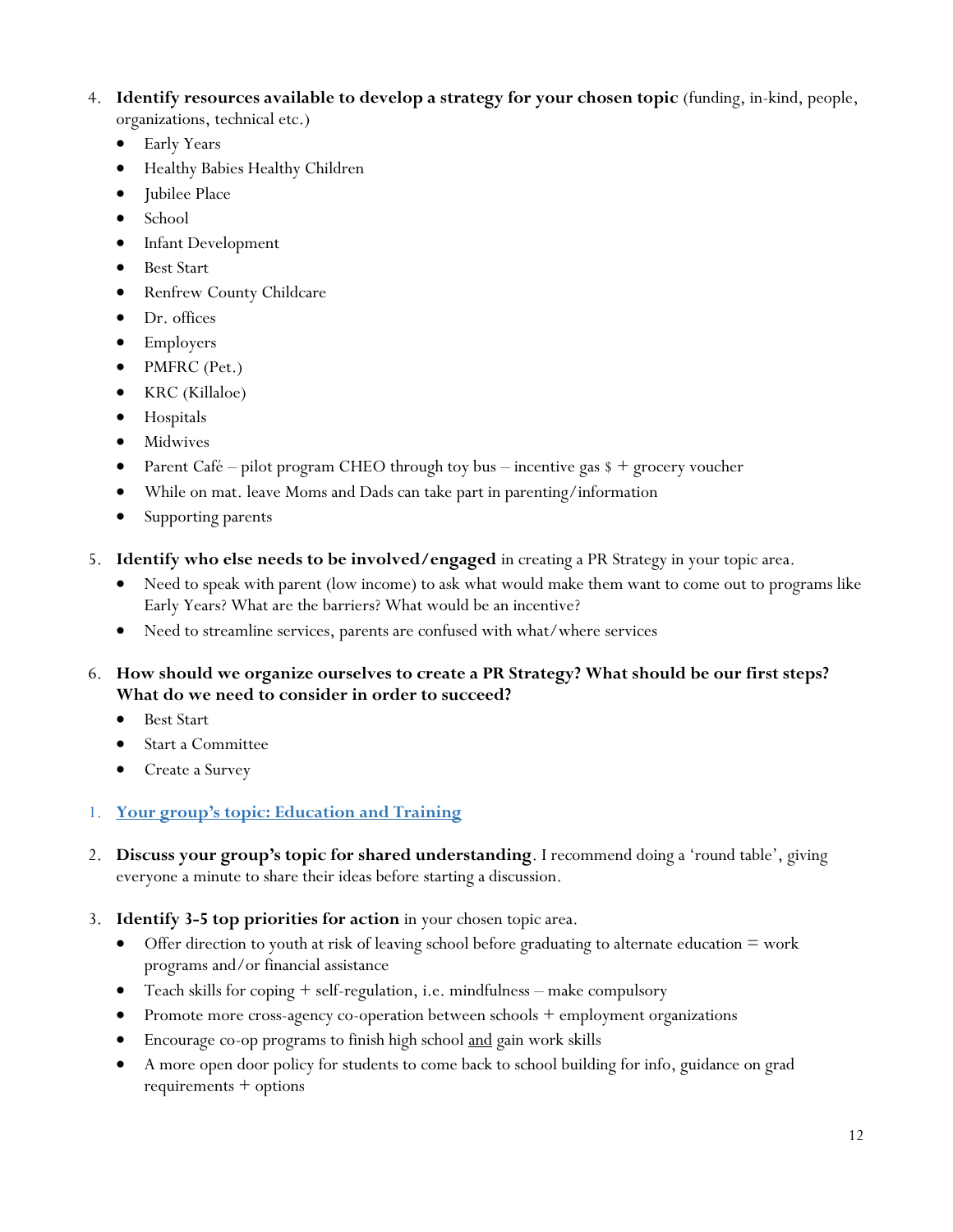- 4. **Identify resources available to develop a strategy for your chosen topic** (funding, in-kind, people, organizations, technical etc.)
	- School boards/continuing education
	- Employment centres
	- Outreach centres
	- Employers and businesses
	- Post-secondary programs, i.e. Skills Link
	- Integrated planning for vulnerable student referred by school and involving community partner
- 5. **Identify who else needs to be involved/engaged** in creating a PR Strategy in your topic area.
	- Parents
	- Employers/businesses
	- Employment agencies
	- Guidance counsellors + school support workers
	- Youth
- 6. **How should we organize ourselves to create a PR Strategy? What should be our first steps? What do we need to consider in order to succeed?**
	- Must include local businesses
	- Should include youth
	- Provide food and transportation
	- Offer continuing education to parents to complete high school

#### 1. **Your group's topic: Health and Food Security**

- 2. **Discuss your group's topic for shared understanding**. I recommend doing a 'round table', giving everyone a minute to share their ideas before starting a discussion.
- 3. **Identify 3-5 top priorities for action** in your chosen topic area.
	- Early childhood education on healthy eating, understanding the need for healthy choice thru income security
	- No new money from government how to distribute what we have
	- Change of government policies thru advocacy
	- Develop a Renfrew County Food Charter
- 4. **Identify resources available to develop a strategy for your chosen topic** (funding, in-kind, people, organizations, technical etc.)
	- Tax credits 25 mil at provincial level
	- Education food insecurity healthy eating choices
	- Check out Cuba community gardens
- 5. **Identify who else needs to be involved/engaged** in creating a PR Strategy in your topic area.
	- Farmers markets
	- Food banks
	- Social groups/organizations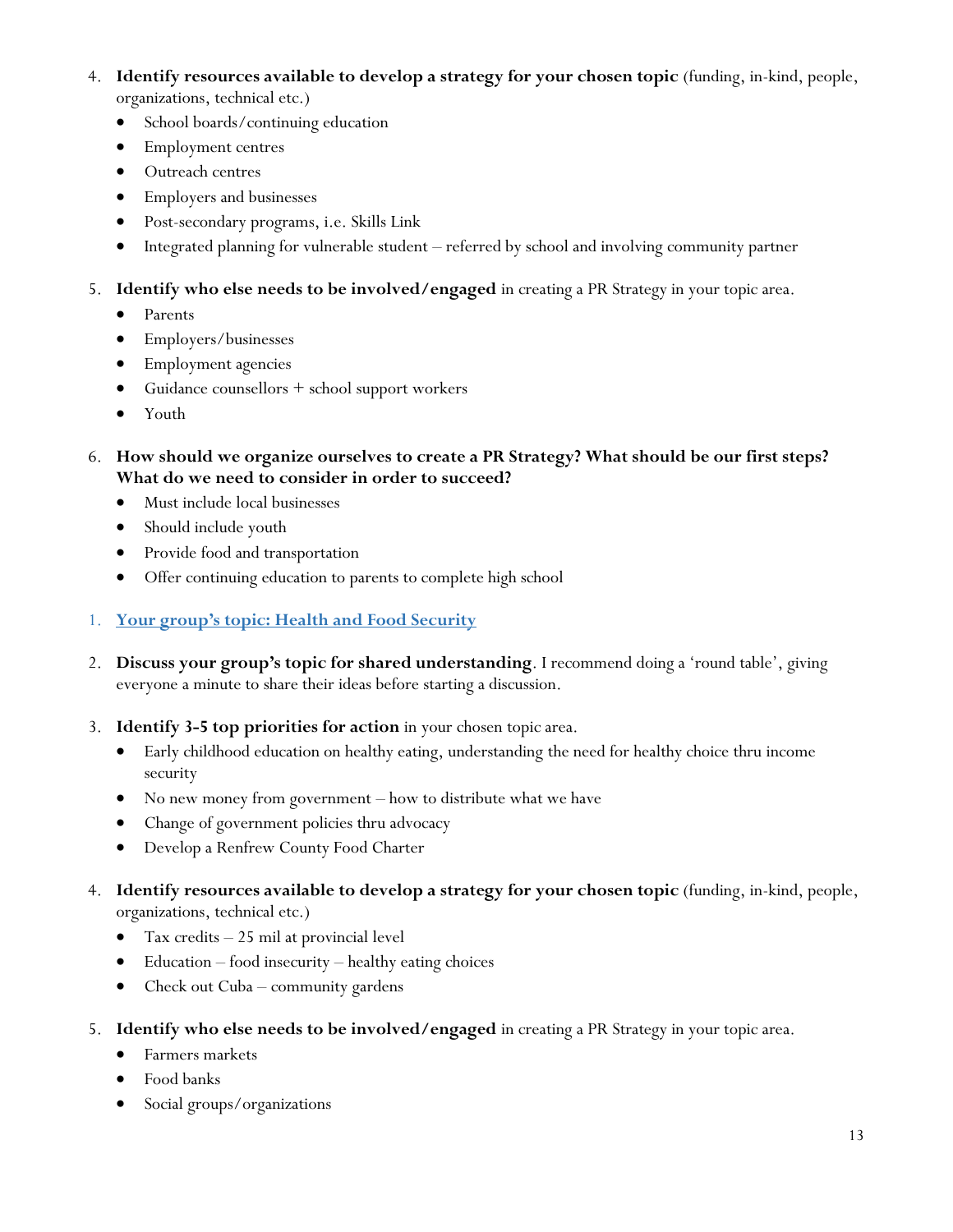- Government at all levels
- 6. **How should we organize ourselves to create a PR Strategy? What should be our first steps? What do we need to consider in order to succeed?**
	- Early education at school
	- Look at other communities
	- Support the existing Renfrew County Food System Workgroup/fund a Community Food Assessment to identify local food system priorities
- 1. **Your group's topic: Transportation**
- 2. **Discuss your group's topic for shared understanding**. I recommend doing a 'round table', giving everyone a minute to share their ideas before starting a discussion.
- 3. **Identify 3-5 top priorities for action** in your chosen topic area.
	- Accumulate information as to actual need assessment (global)
	- Demographics, geography, who funds transportation (also does not include legal/social and doesn't get individuals to the smaller community hubs)
	- $\bullet$  Increased access to telehealth, etc.
	- Utilize/formalize ride networks
- 4. **Identify resources available to develop a strategy for your chosen topic** (funding, in-kind, people, organizations, technical etc.)
	- Sunshine coach, Medvan (Pikwakanagan), Carefor
	- Seniors Home Support, volunteer drivers
	- Informal driving networks
	- Killaloe ride share program (online Facebook group)
	- Kijiji
	- Potential gas tax \$ (which we don't get) and vouchers/gas cards
- 5. **Identify who else needs to be involved/engaged** in creating a PR Strategy in your topic area.
	- All institutions providing services and already connected
	- $\bullet$  Government all levels
	- Churches/Agencies
- 6. **How should we organize ourselves to create a PR Strategy? What should be our first steps? What do we need to consider in order to succeed?**
	- Transportation should be part of the poverty reduction strategy
- **1. Your group's topic: How to Organize Ourselves for Success**
- 2. **Discuss your group's topic for shared understanding**. I recommend doing a 'round table', giving everyone a minute to share their ideas before starting a discussion.
- 3. **Identify 3-5 top priorities for action** in your chosen topic area.
	- Establish effective organization with project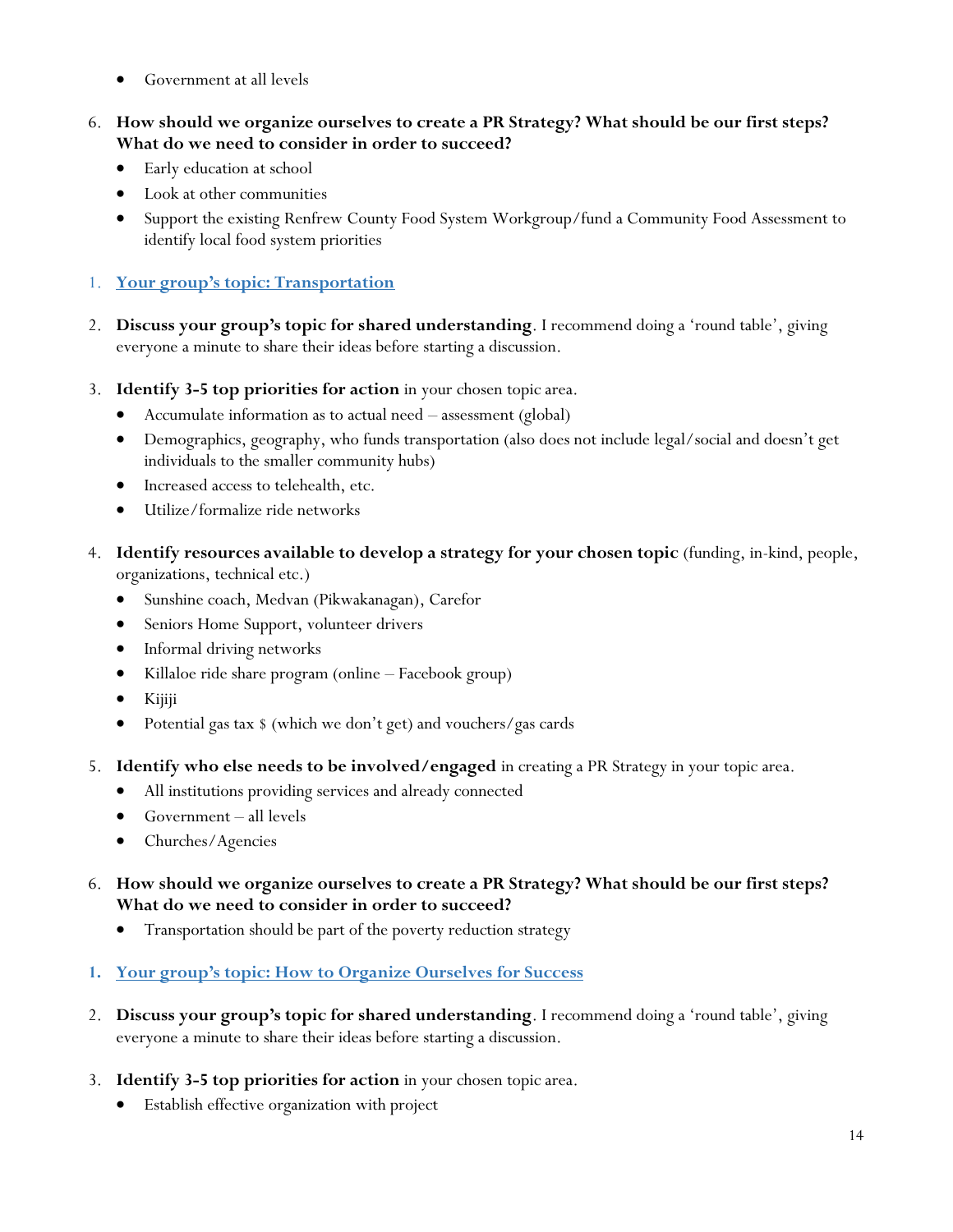- Identify stakeholders
- Identify demand and identify specs for performance (soft/hard)
- $\bullet$  Identify problem (all levels of government have withdrawn funding to communities, time dilutes project effectiveness among participants/project effort, need to re-educate population to accept the concept of charity that respects the human dignity of the person without expecting payback, corporation does not want poor to escape poverty – how to make it more appealing – economics approach?)
- Define how to get there
- Government protect poor  $-e.g.$  payday loans
- % of GDP commitment to G8 or G20 to eliminate poverty
- Establish round table
- 4. **Identify resources available to develop a strategy for your chosen topic** (funding, in-kind, people, organizations, technical etc.)
	- Lived experience of those living in poverty
	- Corporations
	- Local businesses
	- Volunteer groups
	- CPAN/pertinent organizations/NGOs
	- Federal, provincial, and municipal government
	- Faith groups
	- Youth/young adults
	- Social media
	- Drawing experience from other countries
	- Grant programs
- 5. **Identify who else needs to be involved/engaged** in creating a PR Strategy in your topic area.
	- All stakeholders
	- All resources/alliances
	- $211$
	- County Connections
	- Chamber of Commerce
- 6. **How should we organize ourselves to create a PR Strategy? What should be our first steps? What do we need to consider in order to succeed?**
	- Unification at community, provincial and national level
	- Voter initiate thru election
	- Voter advocacy